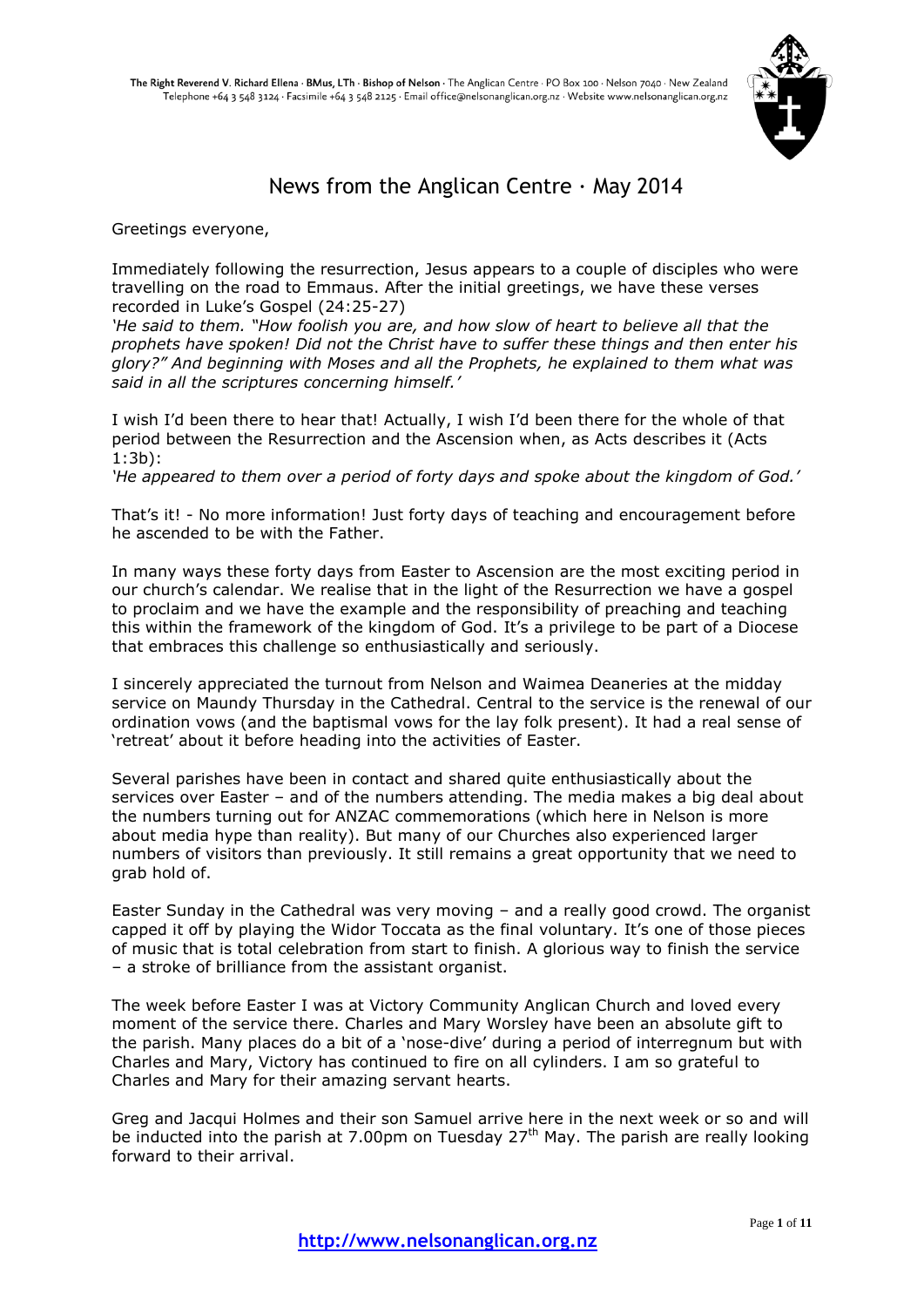Next week we head away to General Synod at Waitangi in the bay of Islands. All the motions and bills have arrived and a cursory reading of them would suggest that this General Synod has the potential to be as polarising as ever. One person who holds a provincial position has commented in a talk at St John's College (something that many of us had also noted) that the bills and motions seem to be either about money, sex or power! Please pray for us over the next two weeks and for the Church. The Nelson representatives are: Me (Bishop Richard), Rev Dr Andrew Burgess Archdeacon Tim Mora Mr Ian Pask Mrs Rebecca Burgess Mr Russell Smith

Please keep the Solomon Islands in your prayers – following the recent earthquake and flooding. Particularly pray for our companion Diocese of Malaita and Bishop Sam and Rosemary Sahu.

There are a few things coming up that are advertised elsewhere in this Ad Clerum:

School of Preaching in May, (Unfortunately I won't be there as I'll be on the return trip from General Synod – stopping in to speak at the 'Plugged In' conference in Palmerston North).

Clergy conference in July (Please get your registrations in to assist in booking. – This is required attendance from all stipendiary clergy – and a children's ministry to enable spouses to come as well).

WillowCreek Global Leadership Summit on the  $7<sup>th</sup>$  November and we have organised a group discount to enable people to come with teams. This is a really worthwhile leadership training event that is best experienced with key leaders from the parish with you.

And finally, Rev Steve Maina will be bringing Pastor Oscar Muriu here to Nelson for one day (on the 30<sup>th</sup> June). Oscar is the senior Pastor at the Nairobi Bible Chapel – a huge church that is planting new churches across Kenya and beyond. Dawn Daunauda's son Michael spent a year as an intern in this church and was deeply impacted by the experience. Andrew Burgess and I visited the Church on the final Sunday of our visit to Nairobi last year. He is an outstanding speaker. I know it's a Monday, but he is worth coming to hear. We'll be hosting an open meeting at the Cathedral and then having an in-house meeting for our clergy with Oscar.

Marge Tefft's father, Bob, passed away on the 26<sup>th</sup> of last month. Thanks to God's amazing timing, Marge was over visiting with her Mum and Dad and was able to be there for his last days. She is staying on to take her Dad's funeral – this was his wish and the family's desire. Robin has stayed behind here to hold the fort. He and Marge were already planning to go to the States together at the end of the year, so that will be their time together with Marge's family. They will be holding a memorial service in Greymouth at 7.30pm on the  $20<sup>th</sup>$  May – after Marge returns home.

And finally a very special welcome to Sue and Andy Fallow. Sue began work as our Children and Families Ministry Enabler on the 29<sup>th</sup> April. She has such a passion for this area of ministry that I hope will be infectious within the Diocese.

With every blessing

+Richard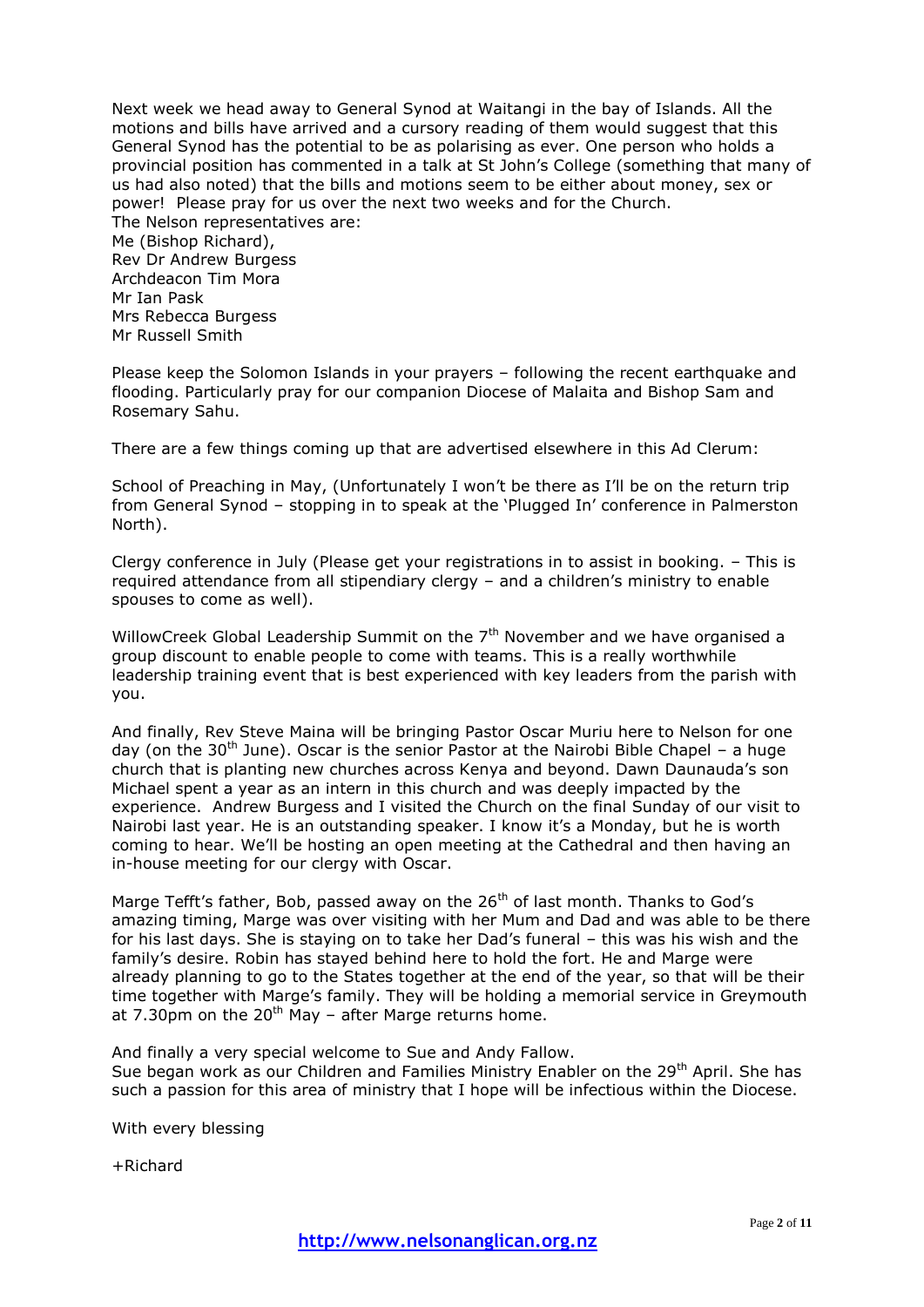#### PLEASE NOTE - new items or changes appear first

## **PEOPLE AND APPOINTMENTS**

## **FOR YOUR PRAYERS**

- $\triangleright$  For Marge Tefft whose father passed away peacefully in the USA. Marge travelled to Texas recently to be with her father, and was with him at the time. She will stay on to take his funeral. Our thoughts and prayers are with Marge & Robin and their US family.
- Charles Tyrrell is currently on sabbatical leave in the UK. He has asked for prayers for his father who is unwell and in hospital in the UK.
- $\triangleright$  For General Synod and our representatives as they meet 10-15 May at the Bay of Islands.
- $\triangleright$  For Parish & Diocesan nominators during this time of interviewing and appointing a new Vicar for Stoke Parish

## **EVENTS & NOTICES IN OUR DIOCESE & COMMUNITY**

(Further details for Training events under Ministry Education)

**Out of Africa** – Come and hear the dynamic Steve Maina (NZCMS) on the 'Reverse Missions' teams making an impact here in NZ. Friday 16 May at All Saints Foyer, 30 Vanguard Street, Nelson. Shared meal 6pm

**School of Preaching** – with Rev Dr Brian Rosner (Ridley Theological College, Melbourne),

 **Friday 16th**, **St Barnabas, Stoke (please note this venue change for Friday only)**

"How to read, interpret and apply scripture in today's context" $\sim$  Sessions 10am—4pm. **For all clergy & POMD.** 

 **Saturday, 17th** , **All Saints Church, 30 Vanguard St, Nelson** "Preaching 1 Corinthians" Including topics such as:  $\sim$  Preaching from a specific text $\sim$ Developing a series **For Ministers and lay people involved in preaching, small group ministry etc** Registrations and Coffee 9.30am. Sessions: 10am - 4pm.

**Clergy Conference** – 7-9 July 2014 at Lake Rotoiti. Guest speaker is Rev John Gray from Sydney.

**School of Theology** - Please note that School of Theology (Aug 7 & 8) is **cancelled this year, 2014**. BTC hope to make this a bi-annual event so the next one will be in 2015.

**Women's Conference** – Women of Influence Conference 'LAVISH' with guest speakers Gillian Cameron & Julia Grace including choices of electives on Saturday afternoon. Venue: Marlborough Convention Centre, Alfred Street, Blenheim. When: 13 & 14 June 2014 (refer Registration & more info attached) [www.womenofinfluence.org.nz](http://www.womenofinfluence.org.nz/)

**Sea Sunday 13 July –** An opportunity to remember the essential part that merchant seafarers play in the economics of this country and around the world. They work often in very difficult and dangerous conditions. A recent study has shown that the thing seafarers lack the most is access to the internet which the port Nelson Mission provides. There is background information on [www.missiontoseafarers.org](http://www.missiontoseafarers.org/) and [www.mtsportnelson.com](http://www.mtsportnelson.com/) Suggested readings and Prayers for Sea Sunday can be found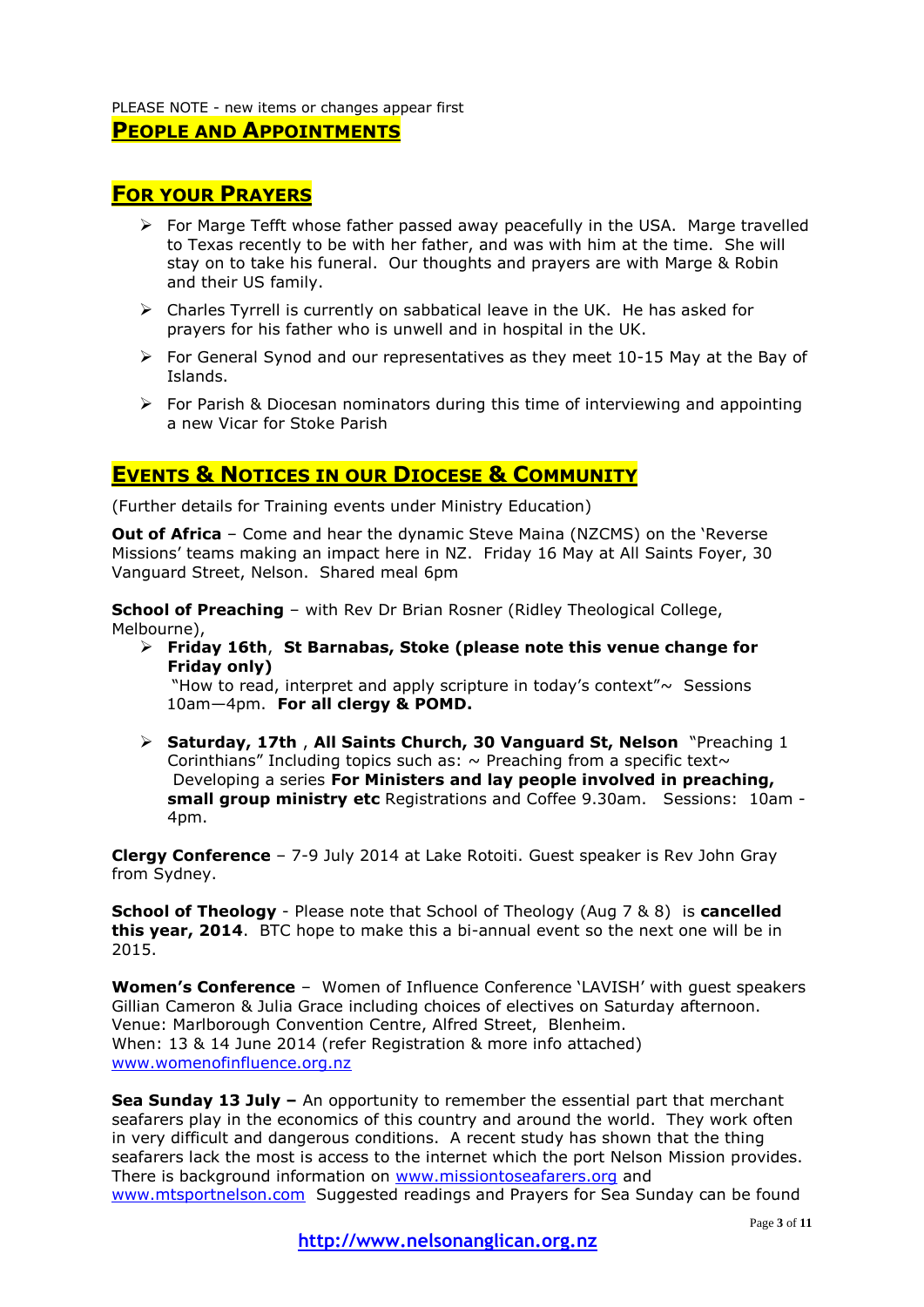on [www.seasunday.org.](http://www.seasunday.org/) Any financial contributions can be forwarded to the Nelson Diocesan Office for The Mission to Seafarers.

**Social Services Sunday 27 July** - The 2014 Social Services Sunday information is now available on [http://anglicancarenetwork.org.nz/wp-content/uploads/2013/05/Social-](http://anglicancarenetwork.org.nz/wp-content/uploads/2013/05/Social-Services-Sunday-2014.pdf)[Services-Sunday-2014.pdf](http://anglicancarenetwork.org.nz/wp-content/uploads/2013/05/Social-Services-Sunday-2014.pdf) (pdf also attached with this email)

**St John's College Trust Board Scholarship for funding in 2015** Application papers are now available for Scholarship Funding in 2015. There are two categories of Scholarship available: **1. Post Ordination; 2. Lay**. The application form covers both categories of Scholarship and is to be used for both initial and continuing applications. Completed forms must be with Bishop Richard no later than **Tuesday 3 June 2014**. For those seeking funding to assist with further study or for sabbatical/study leave, please ask Anita for a set of application papers. Email: [anita@nelsonanglican.org.nz](mailto:anita@nelsonanglican.org.nz)

**The Church Beyond**… OUR LEADERSHIP – new book by Bob Barrett – Cost: \$30 (multiple copy discounts), plus \$5 postage. Please contact Bob email [bobmargaret@xtra.oc.nz](mailto:bobmargaret@xtra.oc.nz) or ph: 03 547 7754

# **GENERAL NOTICES**

**Hope Project** – 'Reaching every home in Aotearoa NZ 2014 – bicentenary of the Gospel in NZ'. For information on Roadshow and conference tour 2014 in your area, go to: [www.hopeproject.co.nz](http://www.hopeproject.co.nz/)

**Te Rongopai: 200 years of the Gospel in New Zealand, 1814 – 2014 (DVD)** Historian Dr Stuart Lange presents a five part series documenting the story of the Gospel in New Zealand from Samuel Marsden forwards – its impact, the complications, and the way Christianity has had a significant impact in shaping New Zealand society both then and now.

Produced by GlassEye Productions, *Te Rongopai* aims to inspire and educate, both in this 1814 – 2014 bi-centennial year and beyond. The DVD is 65 minutes long, and is useful for individuals, churches, home groups, schools etc. The DVD is available for \$20 (plus \$5 p&p) from the New Zealand Christian Network: http:/[/nzchristiannetwork.org.nz/te-rongopai](http://nzchristiannetwork.org.nz/te-rongopai-dvd/)[dvd/](http://nzchristiannetwork.org.nz/te-rongopai-dvd/) (Available to borrow through Nelson Anglican Centre resources)



#### **New Zealand Faith Community Nurses Assn, 2014 Annual Conference** –

Sustainability of Practice. Will be held at Wellington Cathedral of St Paul, 45 Molesworth St, Thorndon. 11-13 September 2014. Registration fee \$200 conference incl membership fees \$75. Early Bird fee: \$175 by 1 August. For registration form contact [admin.faithnursing@xtra.co.nz](mailto:admin.faithnursing@xtra.co.nz) 

**Annual Vaughan Park Residential Scholarship** – The Governance Board of Vaughan Park Anglican Retreat Centre invites applications for the annual residential scholarships. Applicants may be lay or ordained, will hold a recognised level of tertiary education, be committed to an approved subject of study and able to be resident at Vaughan park for the period of the scholarship. 3-month periods available March-May and July-Sept.

Also being received are applications for **Scholars and Writers Opportunities** for three separate residences of one month each: Feb, June and October 2015.

Applications for the 2015 Scholarships close 4 September 2014. For application and conditions of grant, please contact The Rev John Fairbrother 09 473 2600 [director@vaughanpark.org.nz](mailto:director@vaughanpark.org.nz)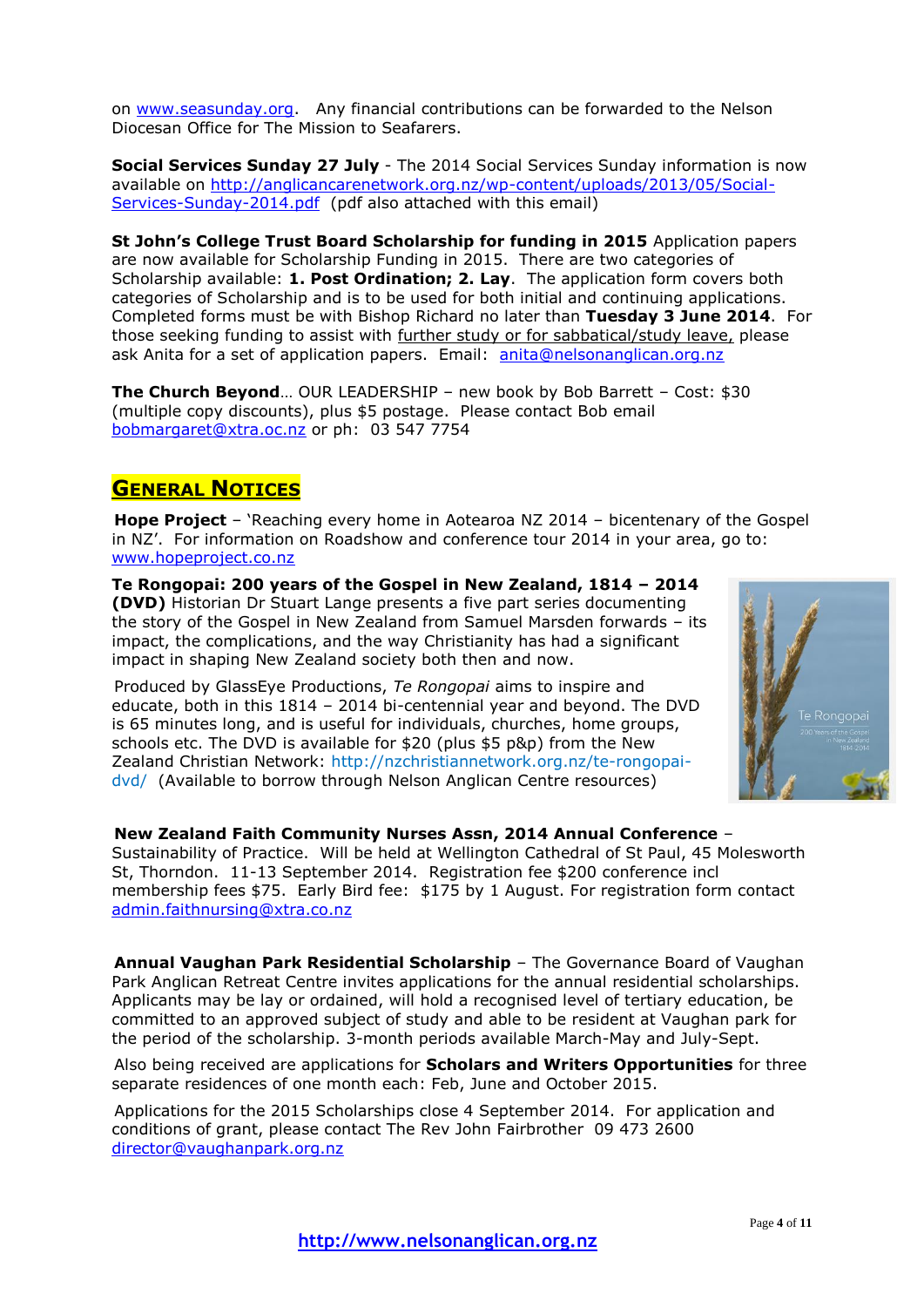**Waikarekare** *Turbulent Waters* - The pre-2014 bicentenary resource book *Waikarekare* is now available, as per the latest printed edition of Anglican Taonga article, and the online announcement below and here:

<http://www.anglicantaonga.org.nz/News/Common-Life/bi> \$10 each for a very attractive and informative publication. General Synod office [gensec@ang.org.nz](mailto:gensec@ang.org.nz) Or call 09 521 4439

**Just Church**: A gathering at the intersection of faith, justice, worship and the arts. **Just Church** has risen out of World Vision New Zealand's desire to resource the Church to engage holistically with injustice, locally and globally. We understand this integrated engagement to be part of what it means to be following Jesus and building for the Kingdom of God in our world. We believe that the future of the world – people and creation – lies in the hands of the Church as it follows Jesus and models the coming Kingdom. [worldvision.org.nz/justchurch](http://www.worldvision.org.nz/justchurch)

**NZCMS & the 2014 Project** – The year 2014 is a celebration of 25 December 2014 when Samuel Marsden preached arguably the first ever gospel message in Oihi Bay. This event will be celebrated by Christians around NZ in many different ways. They invite you to join in their celebrations - view [www.nzcms.org.nz](http://www.nzcms.org.nz/) for three ways to get involved.

**Gospel Bicentenary 2014 (25 December 1814-2014**) The 2014 gospel bicentenary provides an opportunity to review our past; to commemorate people and events that helped shape our churches and country; and to look forward to building on the strengths of what has gone before. For more information on events that will commemorate and celebrate the Gospel Bicentenary [www.gospel2014.org](http://www.gospel2014.org/)

**For upcoming retreats at Vaughan Park,** visit their website [www.vaughanpark.org.nz](http://www.vaughanpark.org.nz/)

# **MINISTRY EDUCATION**

**There are a number of significant events coming up so please take notice of registration details in this Ad Clerum – especially School of Preaching and Clergy and Layworkers Conference.**

## **TRAINING EVENTS**

**VISIT OF REV DR BRIAN ROSNER - (Ridley Theological College, Melbourne)**

- **FRIDAY MAY 16:** "How we read, interpret, and apply scripture in today's context". This is an open POMD session for anyone to attend. St Barnabas, Stoke, 10am-4pm.
- **SCHOOL OF PREACHING MAY 17:** "Preaching 1 Corinthians" preaching from a specific text, developing a series. All Saints, Nelson 10am-4pm. Register online at [www.bishopdale.ac.nz.](http://www.bishopdale.ac.nz/)

#### **CLERGY AND LAY WORKERS CONFERENCE 2014. There is now an urgent need to finalise numbers. If you have not already done so, please register via the BTC or Diocesan website.**

Date: July 7-9. Speaker: Rev John Gray, Senior Minister, St Paul's, Castle Hill – Sydney [\(http://www.spch.org.au\)](http://www.spch.org.au/)

Venue: Lake Rotoiti (Accommodation and evening meals at the Alpine Lodge; Breakfast, Lunch and Meeting in the Community Hall).

Cost: \$175pp (children free) – a reminder that Clergy Conference has the priority for your training budgets. If you are arranging your own accommodation the cost is \$100pp.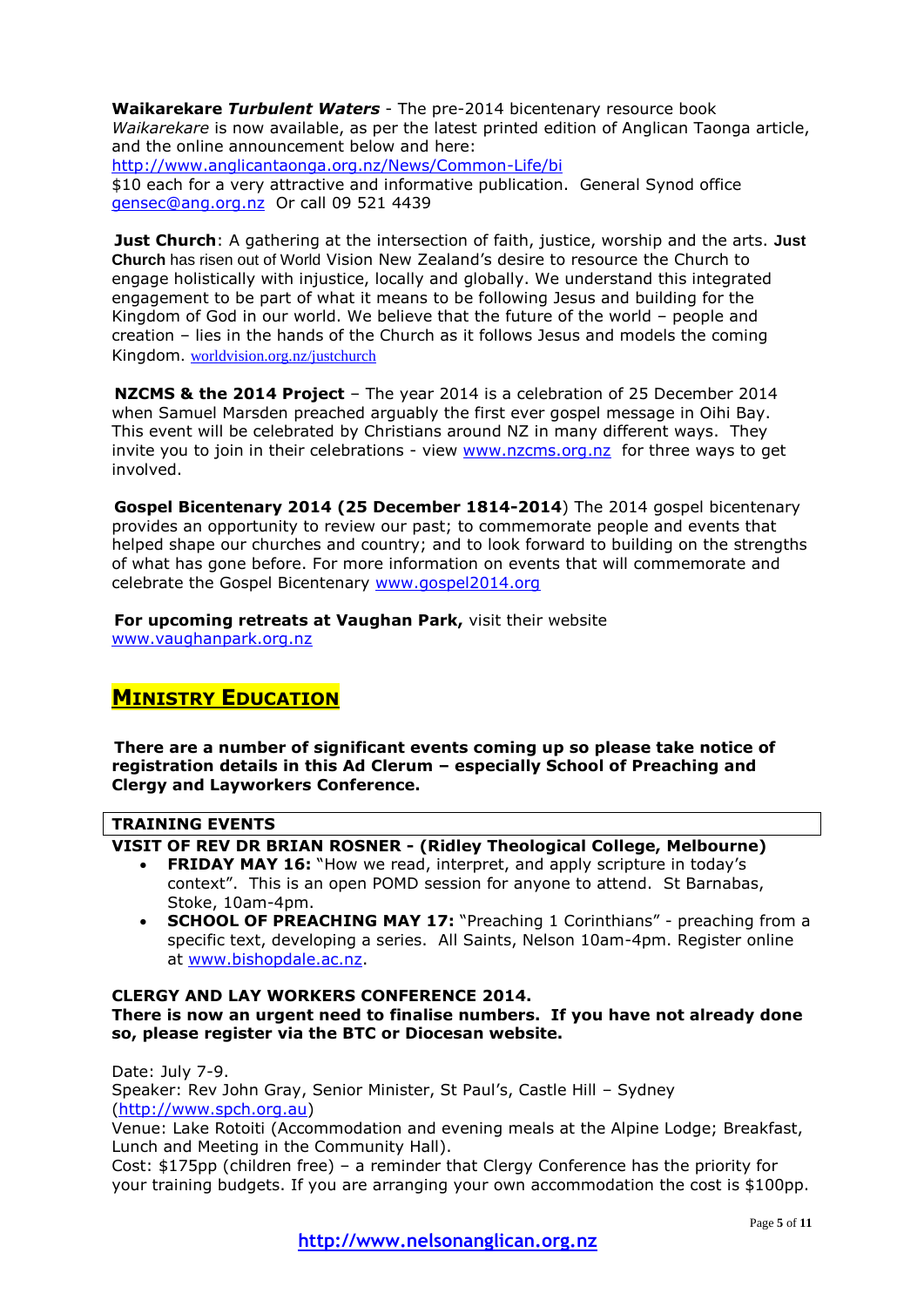## **EQUIP MINISTRY EDUCATION**

I am concerned that EQUIP is not being advertised in parishes so can you please make the effort to advertise this and ask people to come. EQUIP is for anyone involved in, or interested in ministry (not just preaching) so please encourage your people to come.

Also I have been made aware that there is still some confusion about who can come to EQUIP. Anyone is welcome to come to any EQUIP unit if it is of interest – you do not have to sign up to the 3 years programme. **Can you please pass this on and encourage your lay leaders to consider coming to EQUIP units relevant to their ministry area.**

## **Marlborough: (St Christopher's)**

- **June 7: Unit 3** The Heart of Worship
- **September 13: Unit 7** Bi-Cultural Christianity: Christianity in Aotearoa New Zealand (Core Course).

## **Nelson/Waimea (St Stephen's Tahunanui)**

- **June 28: Unit 3** The Heart of Worship
- **October 18: Unit 7** Bi-Cultural Christianity: Christianity in Aotearoa New Zealand (Core Course).

#### **Mawhera**

- **May 10: Unit 1** Mission of God (core course) Greymouth
- **August 2: Unit 3** The Heart of Worship Westport
- **November 1: Unit 7** Bi-Cultural Christianity: Christianity in Aotearoa New Zealand (Core Course) - Greymouth. **NOTE change of date**

#### **POMD**

In order to accommodate the growing number of clergy who have Friday as their day off POMD has moved to **Thursday**. The dates for 2014 are:

May 15 – Anglican Worship via BTC

**May 16** – "How we read, interpret, and apply scripture in today's context" (Rev Dr Brian Rosner)

June 26 – Safe Here Unit 1 and 2.

July 24 – Pastoral Issues around Human Sexuality

August 21 - Leadership (Chris Clarke World Vision CEO)

September 25 – SafeHERE Units 3 and 4 (Julie Hintz)

October 23 - No POMD

November 7 – Willowcreek GLS2014 (See below for details)

November 20-21 – Marae visit (Te Awhina Marae, Motueka)

#### **PLEASE NOTE POMD SESSIONS OPEN TO ALL CLERGY**

- **May 16** "How we read, interpret, and apply scripture in today's context" (Rev Dr Brian Rosner)
- June 26 Safe Here Unit 1 and 2.
- September 25 SafeHERE Units 3 and 4 (Julie Hintz)
- November 7 Willowcreek GLS2014
- $\bullet$

#### **WILLOWCREEK – GLOBAL LEADERSHP SUMMIT 2014**

This year Bishop Richard is strongly encouraging all Diocesan clergy to attend the Willowcreek Global Leadership Summit – November 7 from 9am-9pm at the Elim Christian Centre, Main Rd Stoke. The cost is being covered by the diocesan ministry education budget so please make use of this opportunity. To register please follow the instructions below.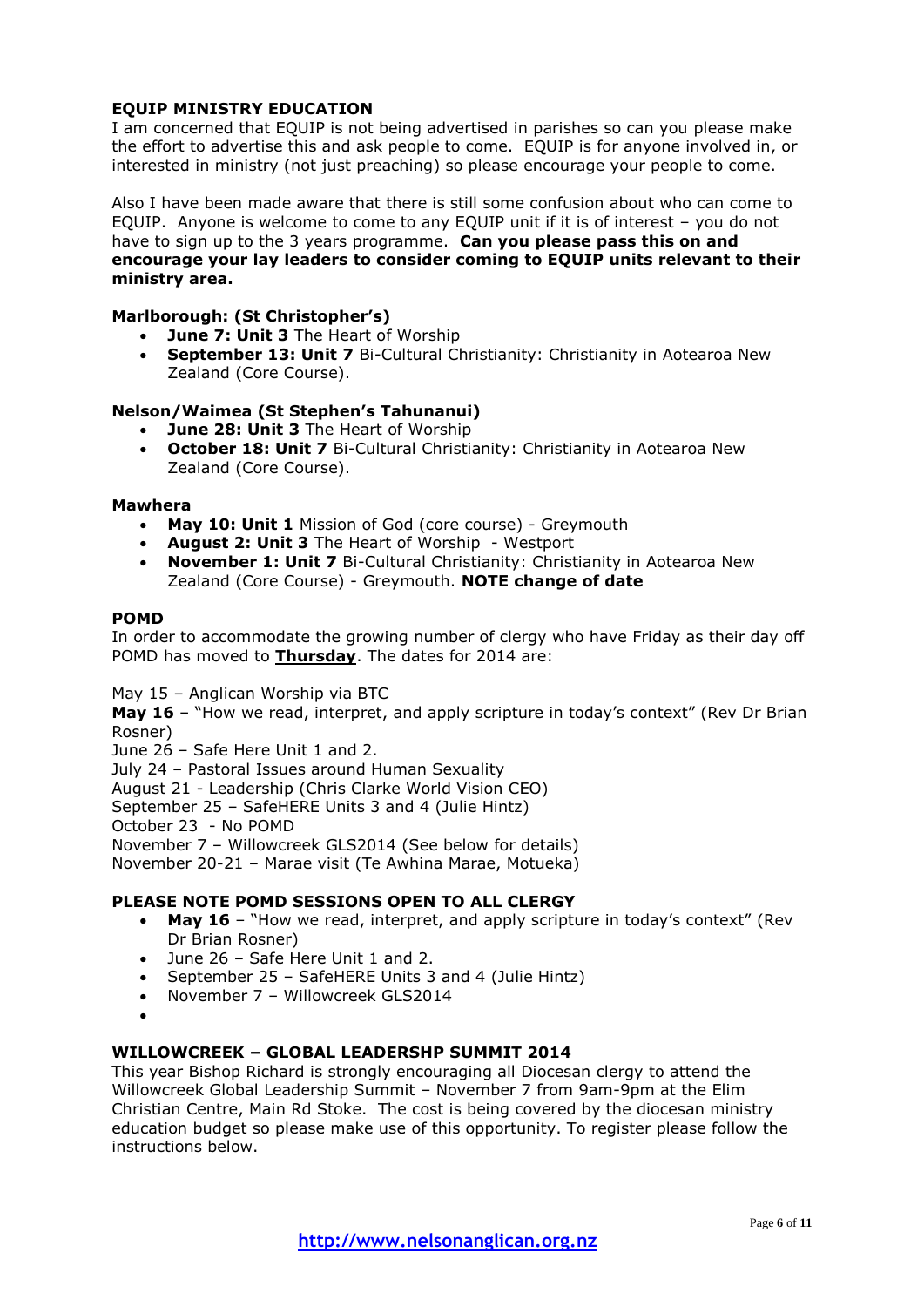Process:

<http://willowcreek.org.nz/product/gls-conference-individual-rate/>

- Choose an option: Nelson
- $\Box$ Click + if you want more than one, until the correct number is showing
- $\Box$ Add to Cart
- $\Box$ In coupon code box, type **Nelson Anglican**
- $\Box$ Click "Apply Coupon" (If they scroll down, they'll see Order Total =  $$0.00$ )
- $\Box$ Proceed to Checkout
- $\Box$ Enter details (name etc.). In Additional Registration Details box: enter names and email addresses of any additional people they wish to register.
- $\Box$ Tick that they've read the Terms & Condition.
- $\Box$ Place Order

## **BTC "PASTORAL LEADERSHIP AND MANAGEMENT"**

In semester 2 BTC is running the course "Pastoral Leadership and Management", tutored by Tony Andrews and Bob Barrett. This would be a great refresher course for those currently involved in pastoral ministry and you can sit the paper for credit or as a nonformal student. If you are interested please let Graham O'Brien or Sue Patterson know [\(registrar@bishopdale.ac.nz\)](mailto:registrar@bishopdale.ac.nz). There will be some funding available to help with course costs.

## **MESSY CHURCH**

A training day is being planned with Lucy Moore – founder of Messy Church. The dates will be Tuesday Aug 5 evening and Wed Aug 6 at St Barnabas. More details to follow.

## **CLINICAL PASTORAL EDUCATION** (CPE)

The two CPE supervisors from this year will be returning for CPE in 2014 which will run in the second half of the year between July-Nov. There is a chance we might look at moving CPE to the first part of 2015, so if either of these times suit please let me now.

#### **MINISTRY APPRENTICESHIP SCHEME**

At this stage all the funding for 2014 has been allocated, but please continue to pray about future ministry opportunities in your parish.

#### **RURAL MINISTRY TRAINING**

In the past, the Nelson Diocese has held specific training events for rural ministry. We would be due to hold another event in 2014, so if you have any idea about speakers, training etc please let me know. This could include a seminar during Clergy Conference.

#### **RESOURCES**

#### **NEW Resources now available.**

If you know of any good small group resources please let me know so we can update our supply. **EQUIP** DVDs are also available at Holy Trinity, Greymouth and St Christopher's, Blenheim for loan.

## **A number of resources at the Anglican Centre on VHS have now been updated to DVD (see Diocesan website)**

| <b>NAME</b>                              | <b>TYPE</b>                   | <b>LOCATION</b>                |
|------------------------------------------|-------------------------------|--------------------------------|
| The Jesus Lifestyle (Alpha - Nicky       | Book and DVD (discipleship)   | Anglican Centre                |
| Gumball)                                 |                               |                                |
| God at Work (Alpha)                      | Book and study quide          | Anglican Centre                |
| Prayer Ministry Training (Alpha)         | DVD and training manual       | Anglican Centre                |
| Ministry with the Vulnerable (SafeHere 1 | <b>DVD</b>                    | Anglican Centre; Bishop Sutton |
| and $2)$                                 |                               | Library; Holy Trinity          |
|                                          |                               | Greymouth; St Christopher's    |
|                                          |                               | <b>Blenheim</b>                |
| <b>Puzzling Questions</b>                | DVD and book $-6$ week course | Anglican Centre                |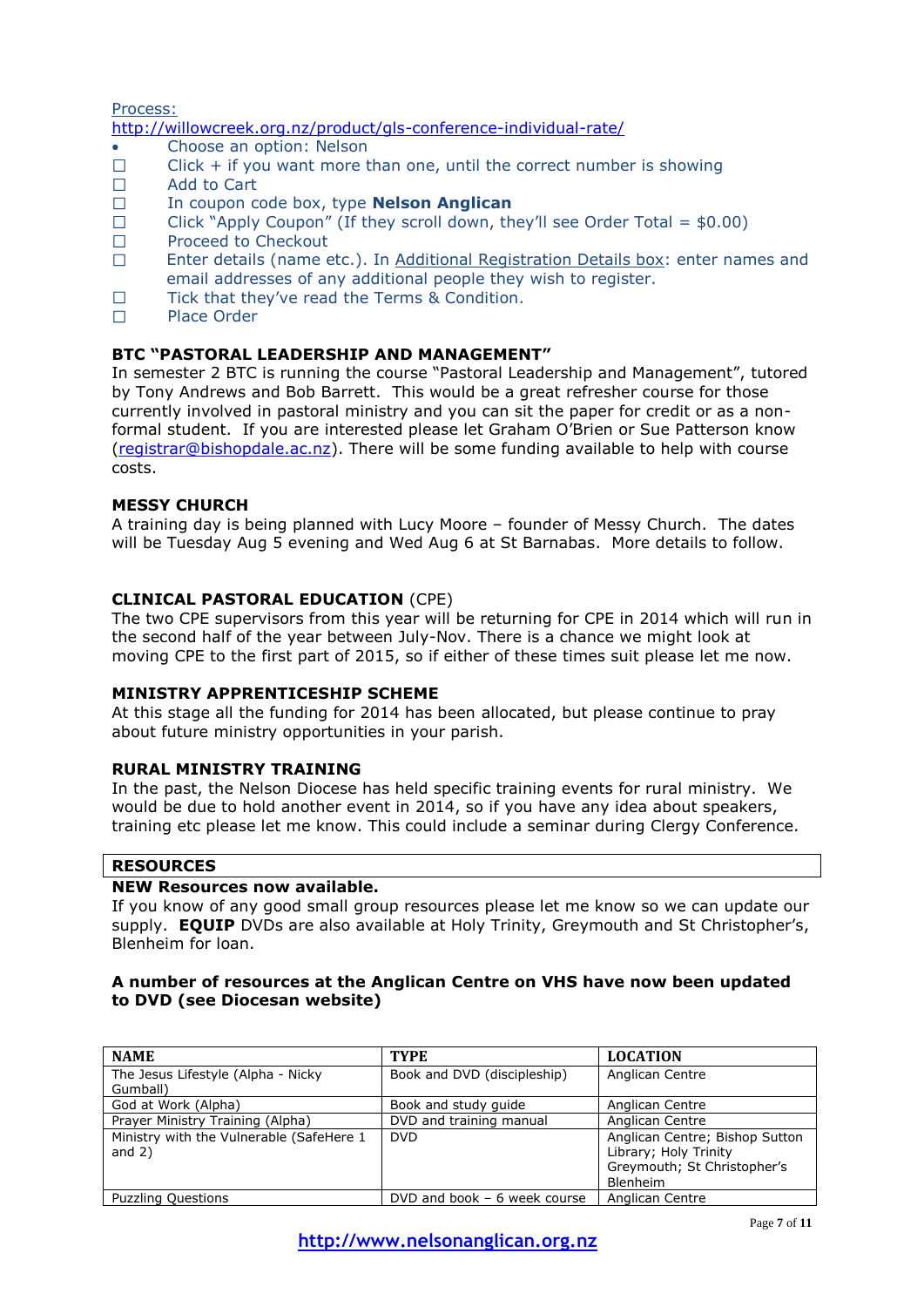| (www.puzzlingquestions.org.uk)                  |                            |                                |
|-------------------------------------------------|----------------------------|--------------------------------|
| <b>NEW:</b> Too Busy not to Pray: Slowing       | 4 sessions                 | Anglican Centre                |
| down to be with God (Bill Hybels)               | DVD and study guide        |                                |
| <b>NEW:</b> Becoming a Contagious Christian     | 6 sessions                 | Anglican Centre                |
| (Mittelberg, Strobel, Hybels)                   | DVD and Participants quide |                                |
| <b>NEW:</b> Gospel in Life: Grace changes       | 8 sessions                 | Anglican Centre                |
| everything (Tim Keller)                         | DVD and Study guide        |                                |
| <b>NEW:</b> The Faith Effect: God's love in the | 5 Sessions                 | Anglican Centre                |
| world (World Vision)                            | DVD and Participants guide |                                |
| <b>NEW:</b> Who do you think you are: Finding   | 9 sessions                 | Anglican Centre                |
| your true identity in Christ (Mark              | DVD and Study guide        |                                |
| Driscoll)                                       |                            |                                |
| <b>NEW: NLT Video Bible</b>                     | Audio and Text on DVD      | Anglican Centre                |
| <b>NEW: ESV Video Bible</b>                     | Audio and Text on DVD      | Anglican Centre                |
| <b>NEW</b> "Can we trust the Gospels" and       | Dr Dirk Jonakind DVD       | Anglican Centre; Bishop Sutton |
| "The Gospel of Thomas and Gospel of             |                            | Library; Holy Trinity          |
| Judas"                                          |                            | Greymouth; St Christopher's    |
|                                                 |                            | Blenheim                       |

## **Online: via BTC/ Diocesan websites "Resources" sections.**

BTC has now established a platform to make video presentations available at [www.bishopdale.ac.nz/resources.](http://www.bishopdale.ac.nz/resources) Presentations available also include:

- Bp Graham Cray Fresh Mission Conference, Christchurch, 2010
- Rev Dr David Peterson William Orange Memorial Lecture 2010
- Rev's Tim Mora, Marge Tefft, Robin Kingston Ministry in life's Crises Pike River Disaster, 2011.
- Michael Harvey Unlocking the Growth PDF of powerpoint.
- School of Preaching 2011 with Paul Windsor PDF's also available.
- School of Theology 2011 All presentations and public lecture.
- Rob Harley School of Preaching 2012
- School of Theology 2012. All sessions on DVD (Anglican Centre and Bp Sutton Library) and online.
- Rev Dr Christopher Wright powerpoint and video (recorded at Laidlaw College)
- School of Preaching Archbishop Peter Jensen
- POMD with Archbishop Peter Jensen
- School of Preaching 2013 with Archbishop Peter Jensen
- POMD with Murray Robertson
- A rural resource from the Trans Tasman Rural conference on Rural Ministry has just been published and is available to download at [http://www.irca.net.nz/oceania.html.](http://www.irca.net.nz/oceania.html) See the link in the news section under "Resilience - Building Robust Communities" Held in Atherton QLD, 2nd-6th July, 2012 A full report of this Conference is available
- EQUIP Unit 8 "Everyday Evangelism".
- School of Theology 2013: Determined Worship.
- POMD: Ministry to the younger generations
- EQUIP: Christianity in Aotearoa New Zealand: Engaging Bi-culturally
- Dr Dirk Jongkind: "Can we trust the Gospels" and "The Gospel of Thomas and Gospel of Judas"
- EQUIP 9: Working with the Vulnerable: SafeHere Units 1 and 2.

## **Important Books For 2014.**

As we approach the 200th anniversary of the arrival of Christianity these 2 books are important reading – both by Keith Newman.

*Bible and Treaty: Missionaries among the Maori – a new perspective*. Auckland: Penguin, 2010.

*Beyond Betrayal: Trouble in the promised land- restoring the mission to Maori*. Auckland: Penguin, 2013. God Bless

Graham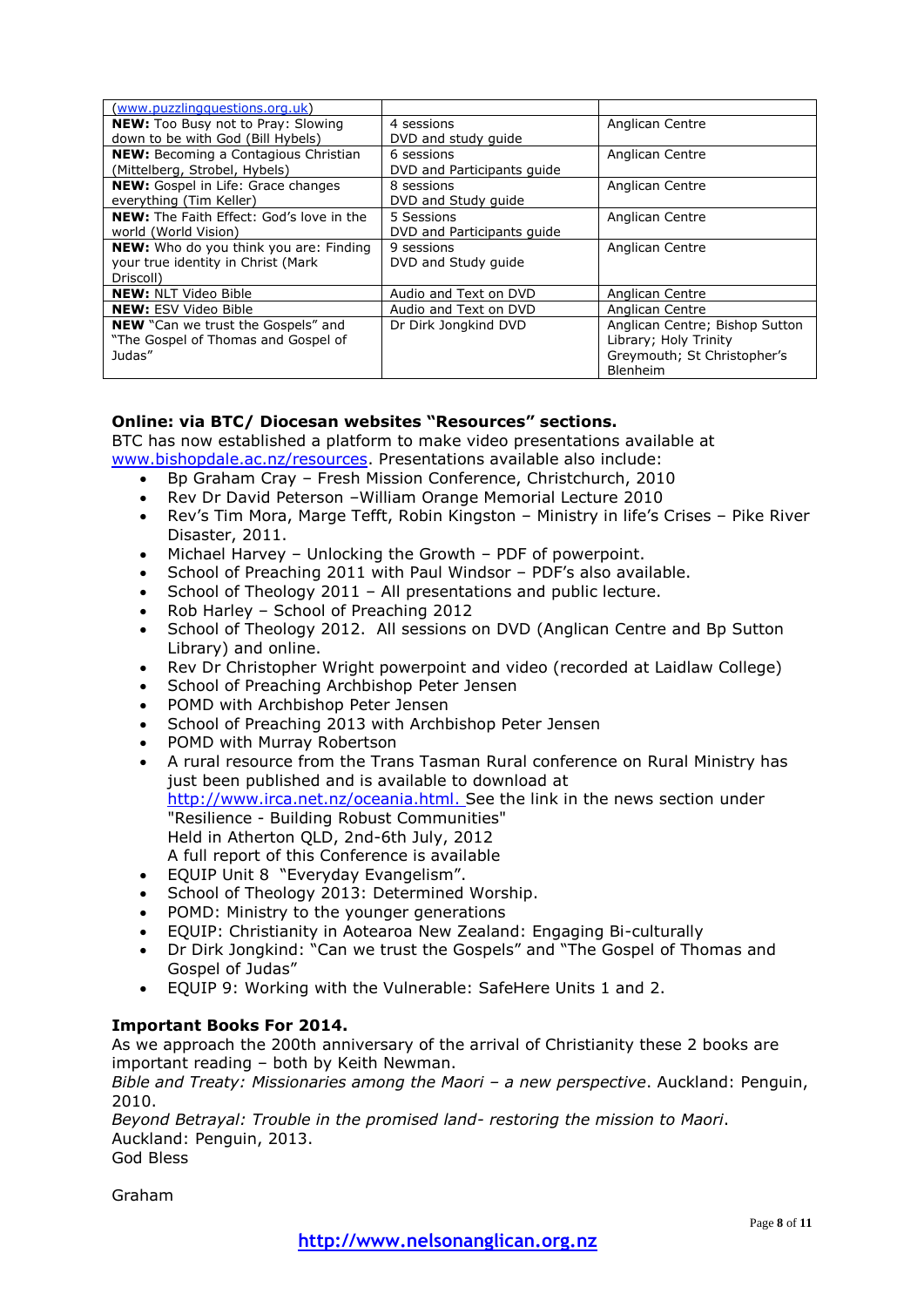# **SOCIAL SERVICES ENABLER**



Greetings everyone, Please let me know if you have any queries about Eldercare ministry while Charles is away on sabbatical – I'm really happy to visit to encourage and support what you are doing or talk to your Vestry. Is your 'lead worker' getting plenty of support so they can support the folk God sends them? Are you/they thinking about recruiting some other helpers to this ministry? I encourage you to look towards increasing your prayer support for Eldercare (indeed other outreach as well) as well as actively identifying folks in the +65 age group who may be approached to assist. There is great potential – an increasing number of 'un or de'- churched, alone/lonely/isolated people in our communities…and not everyone is able (or willing) to come to an event/seminar. Those involved in the ministry would be the first to agree and they wonder how to reach them.

Please plan for Social Services Sunday coming up on 27 July. Resources are prepared this year by Wellington Diocese and can be found on their webpages.

There is a new 'bequest' initiative being launched shortly to include parishes, BTC and Diocesan social services ministry – be sure to look out for this. **Blessings** Gerrie Mead Social Services Enabler

Thank you and blessings Gerrie Mead, Social Services Enabler [Gerrie@nelsonanglican.org.nz](mailto:Gerrie@nelsonanglican.org.nz) 03 5483124 or 0212771504

# **YOUTH COORDINATOR**



## **CHARGE LEADERSHIP**

We're excited about Charge leadership cranking up again for the new year. This is a regional night for youth leaders and any up and coming School year 12+13 leaders, for resourcing, inspiration, training, prayer, networking and a free dinner! Next Charge below:

**\* Marlborough** = **Wednesday** 14 May / 6.30pm-8.30pm / Venue TBC

**\* Nelson and Waimea** = **Thursday** 29 May / 6.30pm-8.30pm / St B's, Stoke

**\* West Coast** = **Saturday** 21 June / Evening dinner, details to be confirmed soon ;)

## **FIRST AID TRAINING**

Do you need to be trained in first aid? If so we have a couple of opportunities for our youth leaders!

We've located a provider in Richmond who runs training with NZQA approved courses

You have the option of completing a refresher or comprehensive course (which includes the Unit standards)

Costs \$70pp for the refresher and \$100pp for the comprehensive which is cheaper than any other provider

Date for term 2 is **Wednesday May 14**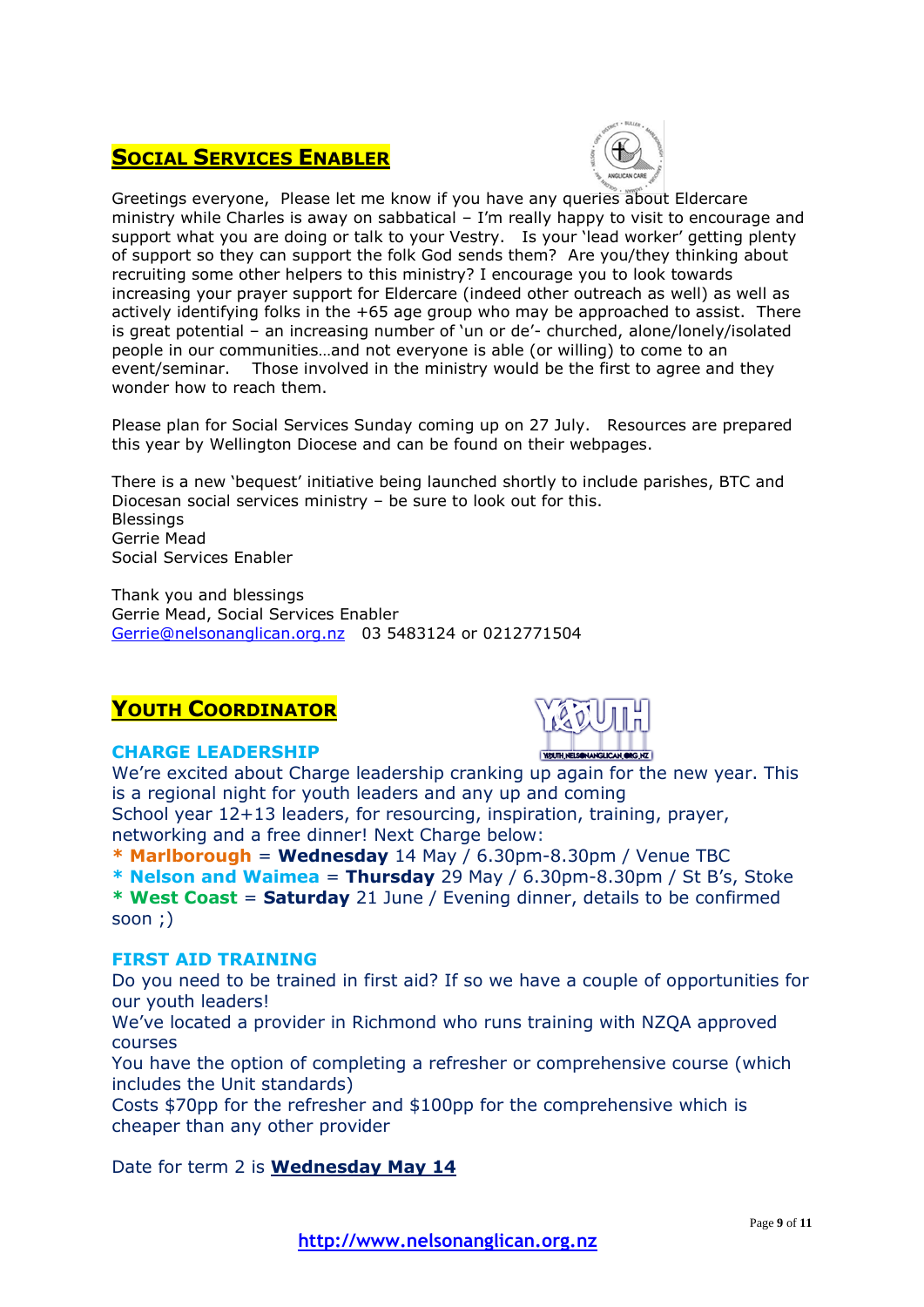Venue: Richmond, address TBC, Times: TBC but book out a standard working day

If you're keen, please book in with Luke – numbers are limited so be prompt in your reply to secure a spot

More details upon registration. Cheers

## **SAFE HERE**

For your diaries we have training in 'Safe here' modules 1 and 2 coming up on the 26 June – more details soon

Training for modules 3 and 4 will be held in term 3 on 25 September Ideal for any youth leader wishing to be up skilled in safety management and best practice

#### **RESOURCED!**

The national Anglican resource website for youth leaders. Have a browse and see what you can discover. [www.anglicanyouth.org.nz](http://www.anglicanyouth.org.nz/)

#### **BAND CAMP4**

As you know we were planning to hold band camp 4 this year in the July school holidays

After prayer and considering how the calendar is shaping up this year we felt to give Band camp a break for this year

BUT ideas are brewing for a future revamped event next year so stay posted ;) City of light are still passionate about supporting your young musos and youth bands so please get in touch if you'd like them to visit

#### **CALENDAR TERM**

| May | 12        | Revolution tour with Reggie Dabbs (Nelson) |
|-----|-----------|--------------------------------------------|
| May | 14        | First aid training for youth leaders       |
| May | 14        | Charge leadership - Marlborough            |
| May | $17 - 25$ | National youth week                        |
| May | $23 - 25$ | 40 Hour famine weekend                     |
| May | 29        | Charge leadership - Nelson/Waimea          |
| Jun | 21        | Charge leadership - West coast             |
| Jun | 26        | Safe here training modules $1+2$           |
|     |           |                                            |

**YOUTH COORDINATOR : LUKE SHAW:** OFFICE +64 035483124 MOBILE +64 0212772186 [Email:youth@nelsonanglican.org.nz](mailto:youth@nelsonanglican.org.nz)

## **VACANCIES IN OTHER DIOCESES**

#### **Christchurch Diocese:**

Temuka and Te Ngawai Parishes are seeking a Full-time Vicar Application Deadline: 15th June 2014

The Parishes of Temuka and Te Ngawai in South Canterbury in the Diocese of Christchurch are looking for a Vicar, called by the Holy Spirit, to preach the Gospel, celebrate the sacraments, and offer spiritual and strategic leadership. Key attributes needed are: an ability to empower and grow parish communities and provide discipleship training. We seek a priest with the skills and commitment to nurture children, youth and families and to support the lay leadership of the parishes. The successful applicant will share their time between the parishes equally.